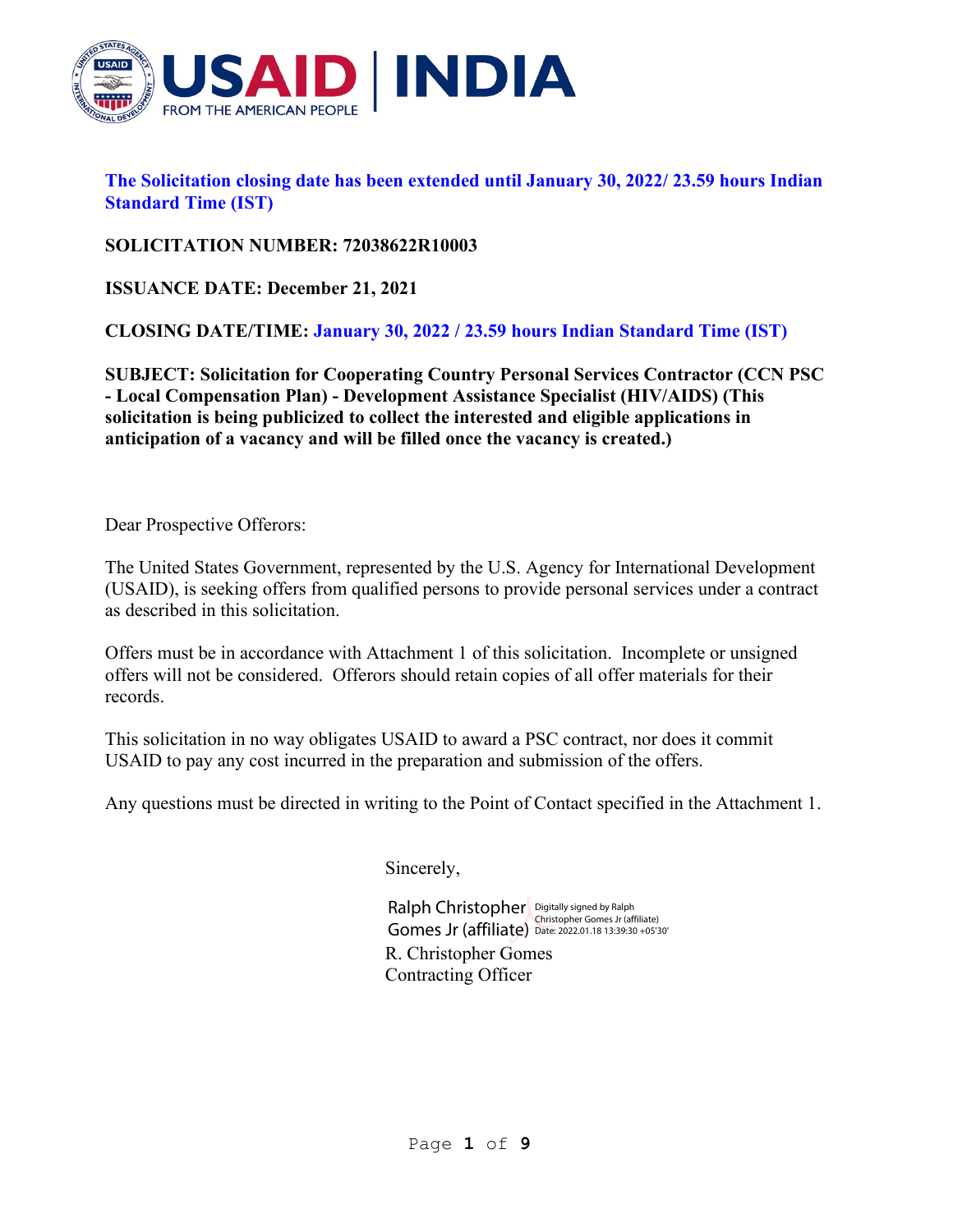#### Attachment 1 **72038621R10003**

**The Solicitation closing date has been extended until January 30, 2022/ 23.59 hours Indian Standard Time (IST)**

- **I. GENERAL INFORMATION**
- **1. SOLICITATION NO.: 72038622R10003**
- **2. ISSUANCE DATE: December 21, 2021**
- **3. CLOSING DATE AND TIME FOR RECEIPT OF OFFERS: January 30, 2022 / 23.59 hours Indian Standard Time (IST)**
- **4. POINT OF CONTACT:** Ms. Vandana Sharma, Human Resources Specialist, e-mail at [indiaper@usaid.gov.](mailto:indiaper@usaid.gov)
- **5. POSITION TITLE:** Development Assistance Specialist (HIV/AIDS)
- **6. MARKET VALUE:** INR 2,873,935 INR 4,457,939 equivalent to FSN-12. In accordance with AIDAR Appendix J and the Local Compensation Plan of USAID/India. Final compensation will be negotiated within the listed market value.
- **7. PERIOD OF PERFORMANCE:** Initially, five years Cooperating Country National Personal Services Contract will be issued, with the possibility of extension depending on the need, satisfactory performance, and funds availability. Employment under any contract issued under this solicitation is of a continuing nature. Its duration is expected to be part of series of sequential contract; all contract clauses, provisions, and regulatory requirements concerning availability of funds and the specific duration of the contract shall apply.
- **8. PLACE OF PERFORMANCE:** New Delhi **(**with possible travel, if applicable, as per the Statement of Duties). 40 hours per week, Monday to Friday, 8:30 A.M. to 5:00 P.M.
- **9. ELIGIBLE OFFERORS:** Cooperating Country Nationals The position is open to Cooperating Country Nationals, which means an individual who is an Indian citizen, or a non-cooperating country citizen lawfully admitted for permanent residence in India.
- **10. SECURITY LEVEL REQUIRED:** Security Clearance from the Embassy/Consulate's Regional Security Office.

#### **11. STATEMENT OF DUTIES**

**a) General Statement of Purpose of Contract**

The Development Assistance Specialist (HIV/AIDS) serves as the Division Chief for the Health Office's HIV/AIDS Division, leading a highly visible and complex program combatting HIV/AIDS. The Division Chief will play a significant thought-leadership and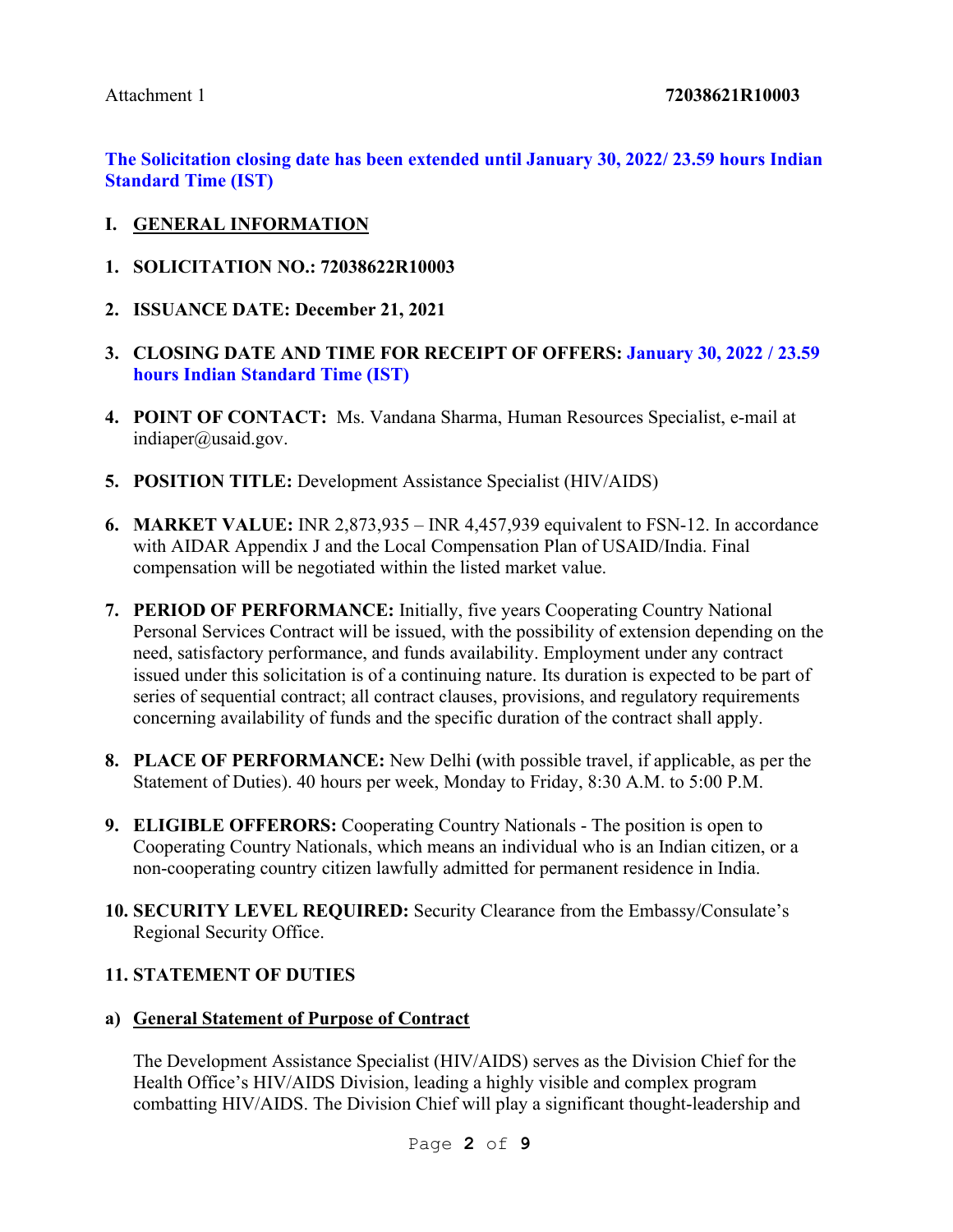representational role to ensure that USAID/India's HIV/AIDS program remains at the cutting-edge and supports the vision of the Government of India's and the President's Emergency Plan for AIDS Relief (PEPFAR) program. The incumbent is a highly seasoned technical and managerial expert with a strong understanding of India's HIV/AIDS systems and with significant leadership, organizational, technical, writing/editing, and interpersonal skills. The Division Chief manages a team of two senior health professionals and oversees the management of PEPFAR financial, human and other resources. The Division Chief is a recognized leader and expert in HIV/AIDS and provides high-level technical expertise to the Government of India (GOI) at the national and sub-national level to strengthen capacity and commitment to reach HIV/AIDS epidemic control in India. The incumbent will train, advise, and assist staff throughout the annual program design, implementation, reporting and evaluation cycles and manage the development and implementation of USAID India's contribution to the annual Regional Operational Plan (ROP). The Division Chief will guide her/his team to identify, test and demonstrate new ways of doing business that include innovation and advance the Agency's private sector engagement strategy. The incumbent will play a significant representational role, positioning USAID at the forefront of India's response to achieve HIV/AIDS epidemic control. The incumbent will serve as the primary USAID PEPFAR representative in interagency and regional program strategic planning processes. The Division Chief will directly liaise and represent the Health Office with highlevel GOI members, high-ranking state government officials, bilateral donors, UN organizations, NGOs, and other pertinent agencies and organizations to advance USAID's health priorities across India.

Following the PEPFAR Asia Regionalization In August 2018, the incumbent will support the *consolidation and sharing of expertise and technical assistance* across countries in a region, including the integration of programs to *increase efficiency of PEPFAR programs* through the consolidation of functions; sharing technical expertise across the region in an integrated manner; ensure that there is joint understanding of current program implementation to reach Regional Operation Plans; facilitate discussions to determine optimal composition of regional operating units and contribute towards creating a regional operation system focusing on governance, coordination and communication; provide program support and guidance to the 11 bilateral missions members of the PEPFAR Asia Regional Program; manage the development and implementation of USAID India's contribution to the annual ROP; to ensure monitoring and evaluation functions, including performance and financial reporting.

## **b) Statement of Duties to be performed**

#### **A. Strategic Planning, Portfolio Management, and Monitoring 60%**

The incumbent provides technical leadership and high-level advice to the Mission and PEPFAR India as well as the Regional Asia PEPFAR Program. S/he undertakes policy and technical analysis across HIV prevention, care and treatment in close collaboration with the GOI at the national and sub-national levels, professional networks, the private sector, civil society organizations, and other partners, in order to develop a better understanding of key challenges and policy impediments in targeted health sectors.

The incumbent serves as the principal advisor to the Health Office (HO) Director for all PEPFAR related investments in India. S/he serves as a technical mentor and guide to the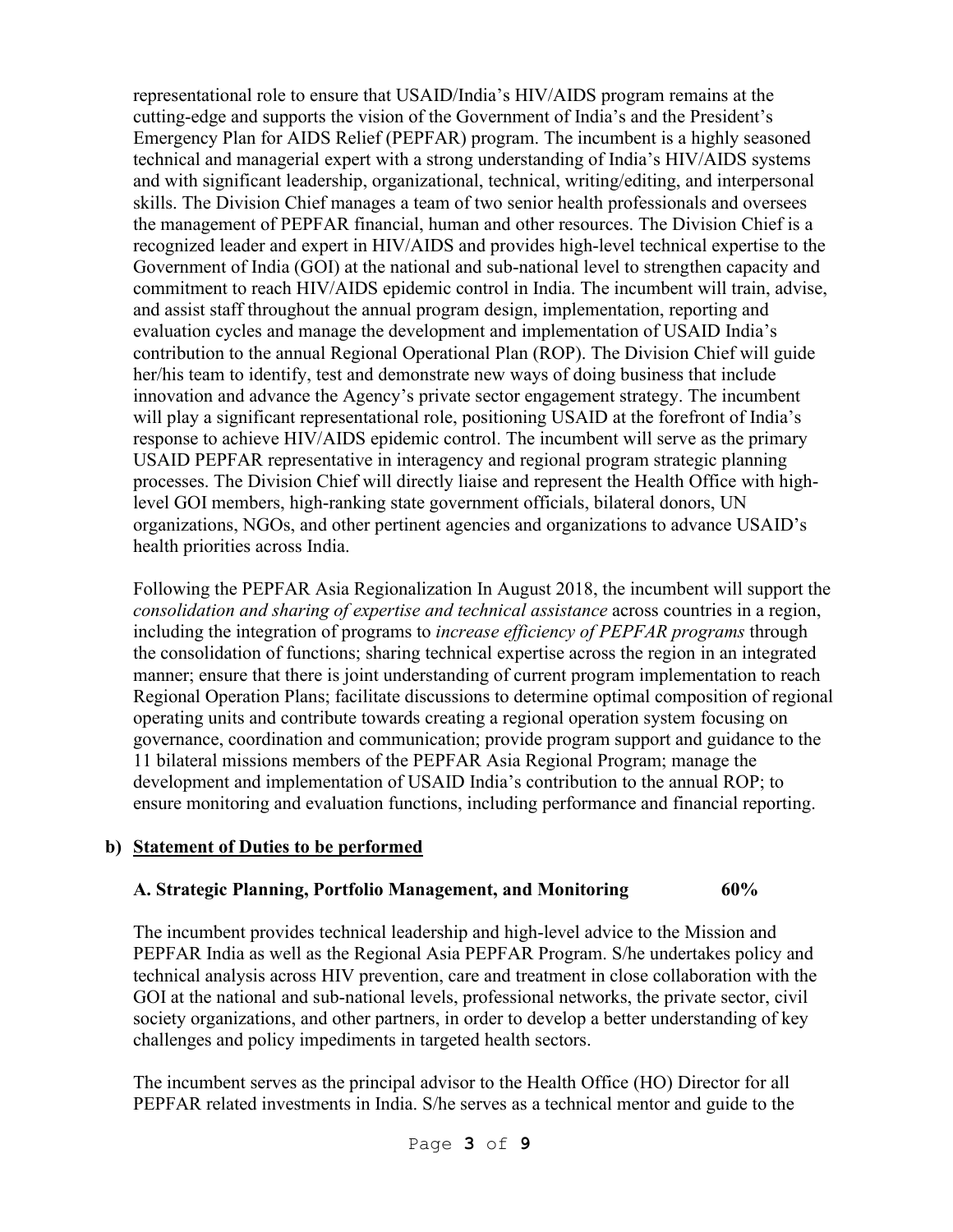HIV/AIDS team and handles all complex issues, including negotiations with the National AIDS Control Organization (NACO), State and Districts AIDS Control societies and other ranking state government officials and dealing with matters of a high degree of difficulty. S/he is a member of the PEPFAR steering Committee, where s/he engages with other USG agencies negotiating for consensus on strategic technical directions, engagement with the GOI leadership, interpreting and analyzing data and reporting the Office of Global AIDS Coordinator.

The incumbent keeps the HO abreast of current HIV/AIDS policies and guidelines and leads the development of the annual ROP, interpreting the guidance for all stakeholders at the central and state level as well as other multilaterals such as UNAIDS (The Joint United Nations Programme on HIV and AIDS), World Health Organization and the Global Fund. S/he conducts consultations with stakeholders, including the private sector; tracks legislative developments related to key health sectors; and collects, analyzes, and synthesizes information to inform and strategically guide USAID and US Government (USG) program planning. S/he provides high level guidance to the Mission on HIV/AIDS programming priorities and interventions which are evidence-based and result-oriented.

S/he utilizes existing and new health policy analyses to define and identify policy reform interventions, especially those that leverage innovative interventions, incorporate technological solutions, and can be scaled up in multiple contexts. The incumbent identifies partnerships and innovations that can help to promote effective, efficient, socially and financially viable sustainable development interventions that impact people's lives and have the potential for scale. The incumbent will provide strategic leadership to USAID for the implementation of sustainable programming including cost-effective costing of programming from the start, as an integral part of program design. Additionally, the incumbent provides expert guidance and lead the sustainable financing initiative for India to ensure effectiveness in the implementation of the national HIV/AIDS program, ensuring services from testing to treatment to access to viral load testing are available to all without fear for stigma and discrimination.

S/he serves as the technical liaison and representative of USAID in the PEPFAR steering committee and other interagency meetings. Serves as the multilateral coordinator, liaising with the Global Fund and the UNAIDS on HIV/AIDS to engage and advocate for increased efficiency in the implementation of the National Program.

## **B. HIV Team Supervision and Technical Oversight 25%**

Provides technical oversight and supervisory guidance to the planning, design, project implementation, technical strategies, information systems, and monitoring, evaluation, and learning agenda for the PEPFAR portfolio. Leads the preparation of PEPFAR annual reports, performance monitoring plans, congressional budget requests and other special reports and reviews; drafts correspondence to the local government, USAID/Washington and implementing partners as required. Ensures proper management of the overall PEPFAR budget and finances, including procurement planning, usage of program funds, and oversees Agreement Officer's Representatives / Contracting Officer's Representatives (AORs/CORs) monitoring of pipelines.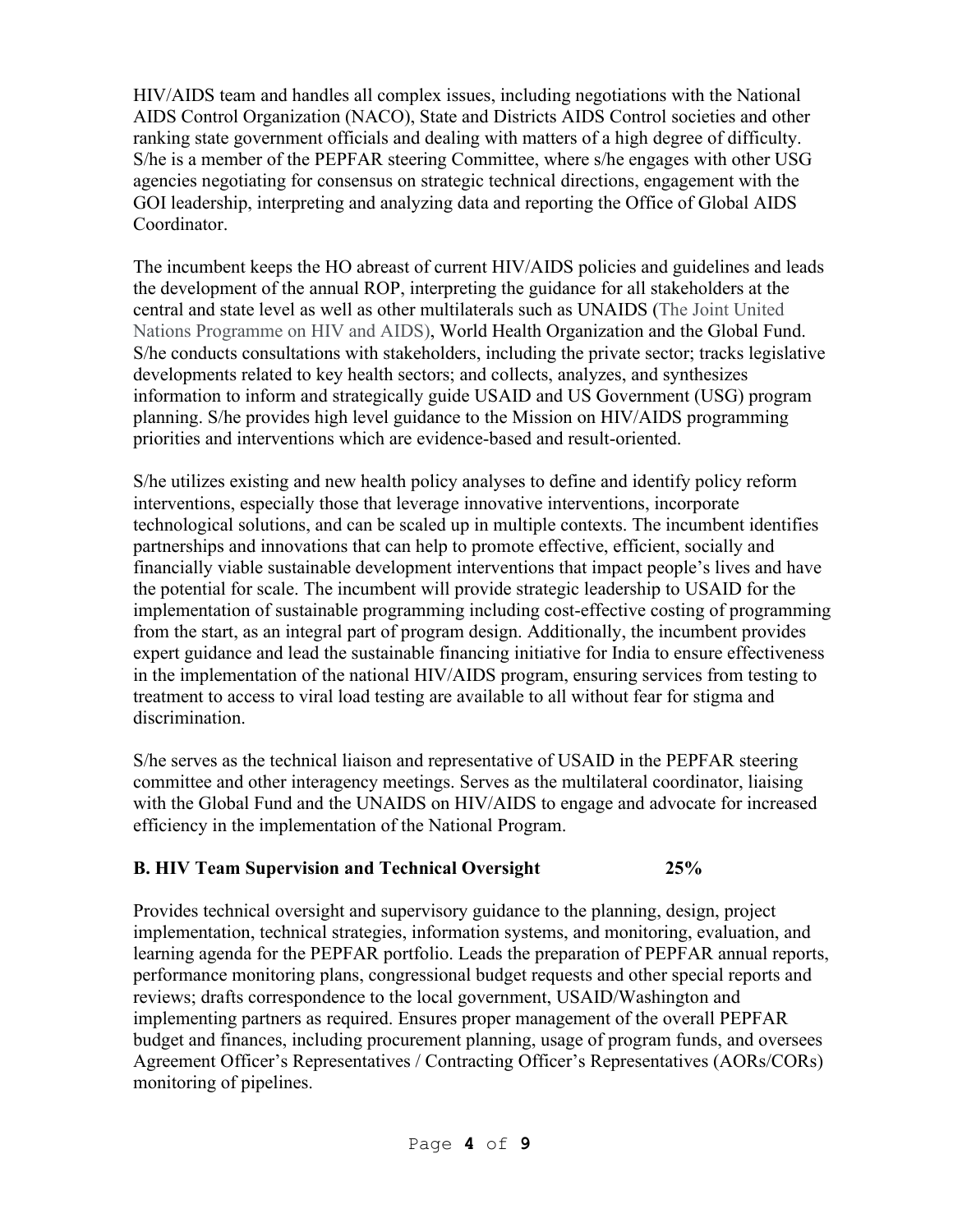Assists the HO Deputy Director with technical, administrative, and managerial leadership for HIV staff by regularly convening team meetings, ensuring information sharing and collaboration among HIV staff and projects; monitoring deadlines to ensure they are met; and raising issues with the HO Deputy Director and Office Director as necessary. Takes responsibility for drafting resource requests, such as the ROP, the health Operating Plan, the Congressional Budget Justification, and Mission Resource Requests; takes responsibility for drafting reports for the HIV portfolio, including for PEPFAR and the USAID Annual Performance Report.

The incumbent supervises Agreement Officer's Representative (AOR) and/or the Contracting Officer's Representative (COR) of HIV/AIDS flagship activities and provides technical and programmatic oversight and management; ensures timely review and approval of annual implementation work plans; conducts routine site monitoring visits ensuring that activities are carried out as planned and reported to USAID; reviews reimbursement claims for approval and/or disapproval of payments; prepares quarterly accruals and monitors expenditures and pipelines information to ensure that funding obligations are maintained at adequate levels to deliver against approved work plans; maintains official filing both electronic and hard-copy as per Agency policies. Reviews staff work objectives and professional development plans; monitors the division of labor; prepares performance evaluations and training plans; assesses the need for TDY assistance; and provides direct supervision to two FSN staff; and one senior PSC GS 15 Senior Technical Advisor.

Leads and/or participates in preparing for and responding to audits of PEPFAR assistance by ensuring that appropriate documentation is available for the auditors' review; that audit interviews, meetings and/or site visits are organized as requested; that the mission entrance and exit meetings are well represented; that audit recommendations and closure memos are timely submitted; and the findings are shared across interested parties. Assess HIV/AIDS gaps across the cascade at the national, state and district level and provide technical assistance and directions to the team and stakeholders to implement corrective activities in response to the Office of the Global AIDS Coordinator to accelerate programs to reach epidemic control by 2025. Play a lead role in asserting USAID's convening technical power across the HIV/AIDS sector to address policy and technical issues that are slowing down progress towards epidemic control

## **C. Program, Administrative, and Representational Duties 15%**

Ensures a coordinated response by HIV Team staff to the Mission's Program Development Office, the Office of the Global AIDS Coordinator (OGAC), the Office of Global Health, or the Office of HIV/AIDS/Washington requests for information or participation, such as participation in strategic planning exercises, or providing portfolio information. Serves on Technical Evaluation Committees for activity procurements and/or new personnel recruitment by chairing those related to HIV or others, as assigned. Provides *ad hoc*  leadership when assigned to processes or special projects, or as point person for important visitors from the U.S., including Congressional Delegations, high-level officials from OGAC, other important U.S. Government officials or officials from the Global Fund to Fight AIDS, Tuberculosis and Malaria (GFATM).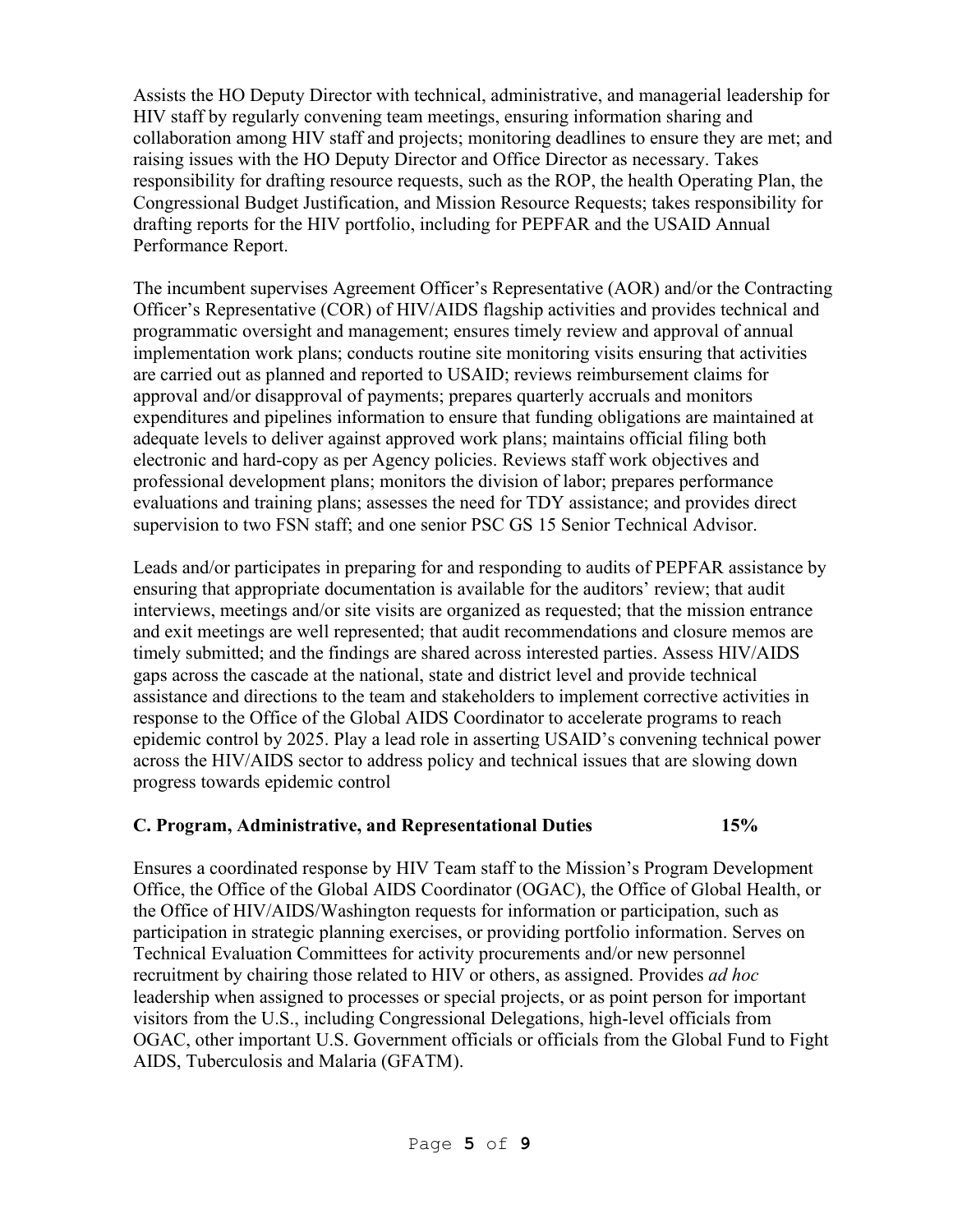Carries out such other tasks related to PEPFAR, broader OH efforts, or Mission working groups assigned to innovation, public-private partnerships, etc., as might be assigned from time-to-time by Mission or HO management. Handles all assigned work either independently or, as required, as part of sub-teams, according to established Mission policies, practices, and programmatic guidance, as in effect and in accordance with all applicable USAID regulations and guidance as provided in the USAID Automated Directives System (ADS), mission orders and notices and elsewhere. Resolves problems that arise by determining the approaches to be taken and methodologies to be used; by developing, coordinating, and clearing proposed solutions with all necessary parties; and then taking appropriate actions necessary to resolve the problem.

- **c) Supervisory Relationship:** The incumbent acts independently with little daily supervision by the Health Office Director, and/or his/her designee; in this instance the Deputy Health Office Director.
- **d) Supervisory Controls:** Assignments are made orally and in writing. Most assignments occur in the normal course of the work, and the majority may be self-generated, but the incumbent is required to determine those that must be coordinated with the supervisor. The supervisor provides a review of the assignment, the goals and objectives to be achieved, and the results expected. The position reports to the HO Deputy Director overseeing the Infectious Diseases portfolio.

## **12. PHYSICAL DEMANDS**

The work requested does not involve undue physical demands.

## **II. MINIMUM QUALIFICATIONS REQUIRED FOR THIS POSITION**

- a. **Education:** A Master's degree or host country equivalent in medicine, public health, health sciences, or a management related field is required.
- b **Prior Work Experience:** A minimum of seven years (7) of progressively responsible professional-level experience within the field of HIV and AIDS, with experience in both the field implementation and policy levels is required.
- c **Language Proficiency:** Level IV, strong written and oral proficiency in English and Hindi is required.
- d **Job Knowledge:** In-depth technical knowledge related to HIV and AIDS, with knowledge of the epidemic in the Asia Region is required. A detailed knowledge of the concepts, and principles related to infectious disease issues, particularly HIV and AIDS, and the strategies most effective for implementing health interventions is required. Either medical knowledge or advanced public health training and significant specific disease-related experience is required. Understanding of the transmission and pathogenesis of the infectious diseases; how to detect and provide treatment; and how to promote community control and individual prevention of HIV is required. Practical knowledge of health services and the international, national, and local infectious diseases response is required.

## e **Skills and Abilities:**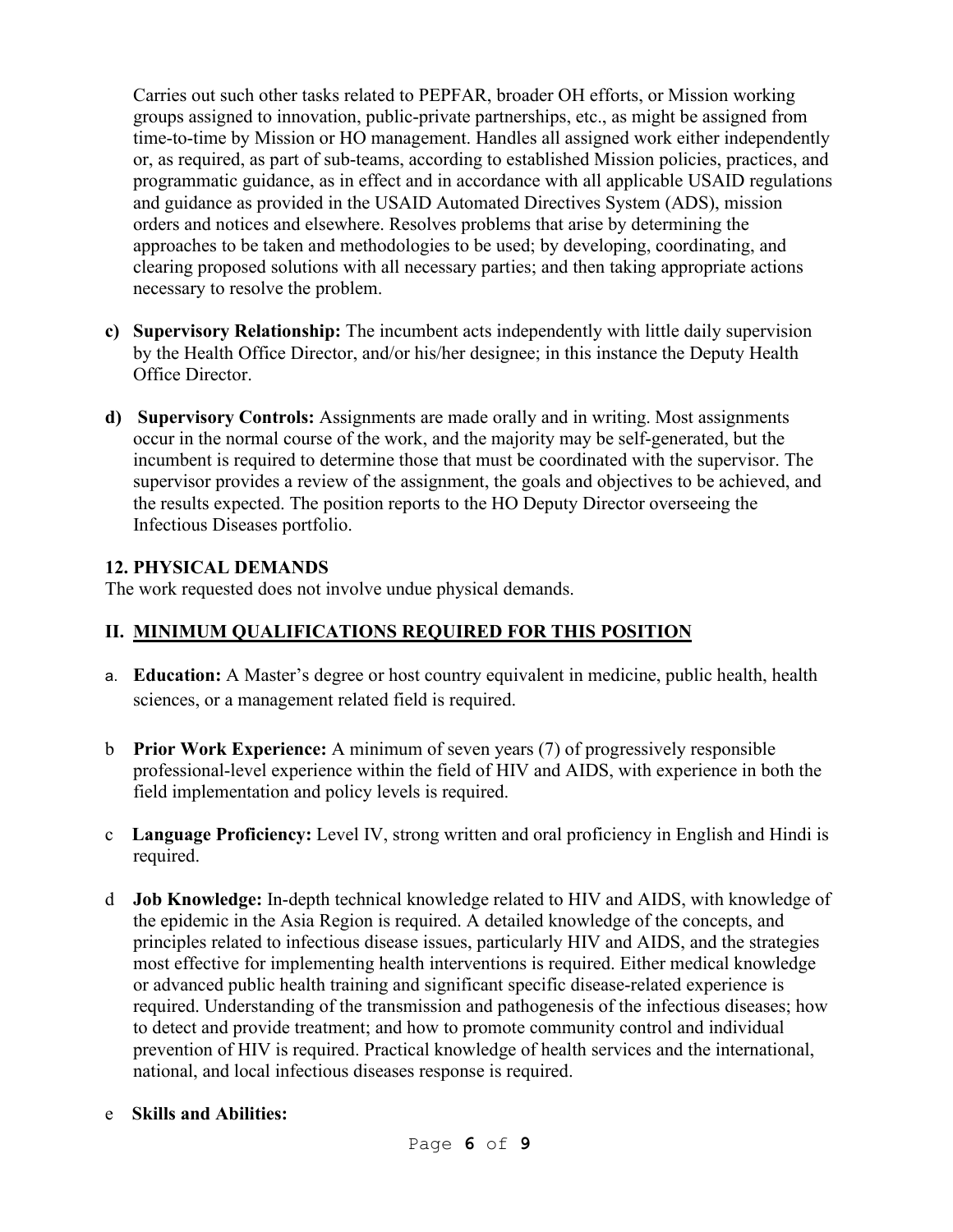- Must have high level of analytical skills. Work requires continual attention to detail with the ability to define problems, collect data, establish facts, and draw valid conclusions.
- Excellent project management and organization skills, good time management and the ability to meet deadlines are required.
- Strong people skills and ability to interact, communicate, establish and maintain effective work relationship with stakeholders at all levels (internal and external) are required.
- Capability to effectively present technical information to top management, clients, public groups and/or senior government officers, particularly non-health audience are required.
- Proficient in the use of computers and Microsoft Office applications is required.
- Able to travel frequently within/outside the region to support USAID projects is required.

# **III. EVALUATION AND SELECTION FACTORS**

The Government may award a contract without discussions with offerors in accordance with [FAR 52.215-1.](https://www.acquisition.gov/browse/index/far) The CO reserves the right at any point in the evaluation process to establish a competitive range of offerors with whom negotiations will be conducted pursuant to [FAR](https://www.acquisition.gov/browse/index/far)  [15.306\(c\).](https://www.acquisition.gov/browse/index/far) In accordance with **FAR 52.215-1**, if the CO determines that the number of offers that would otherwise be in the competitive range exceeds the number at which an efficient competition can be conducted, the CO may limit the number of offerors in the competitive range to the greatest number that will permit an efficient competition among the most highly rated offers. The FAR provisions referenced above are available at [https://www.acquisition.gov/browse/index/far.](https://www.acquisition.gov/browse/index/far)

Candidates will be evaluated and ranked on the following criteria to a maximum score of 100 points:

- Education (10 points)
- Job Knowledge and Skills (20 points)
- Work Experience (30 points)
- Skills and abilities (20 points)
- Written and Verbal Communications (20 points)

# **IV. SUBMITTING AN OFFER**

- 1. Eligible Offerors are required to complete and submit form DS-174 (Application for Employment as a Locally Employed Staff or Family member(attached). **Please note: Must answer all the questions in DS-174 application form.** You may also click the link below to access the above form: [http://www.usaid.gov/sites/default/files/documents/1861/Application%20for%20Employm](http://www.usaid.gov/sites/default/files/documents/1861/Application%20for%20Employment%20-%20Form%20DS-174_0.doc) [ent%20-%20Form%20DS-174\\_0.doc.](http://www.usaid.gov/sites/default/files/documents/1861/Application%20for%20Employment%20-%20Form%20DS-174_0.doc)
- 2. Submit **electronic copies** of applications to: [indiaper@usaid.gov.](mailto:indiaper@usaid.gov)
- 3. Applicants must specify the position title in Box No. 1 and solicitation number in Box No. 3 of the Application Form (DS-174). Applications without reference to a specific solicitation number will not be accepted.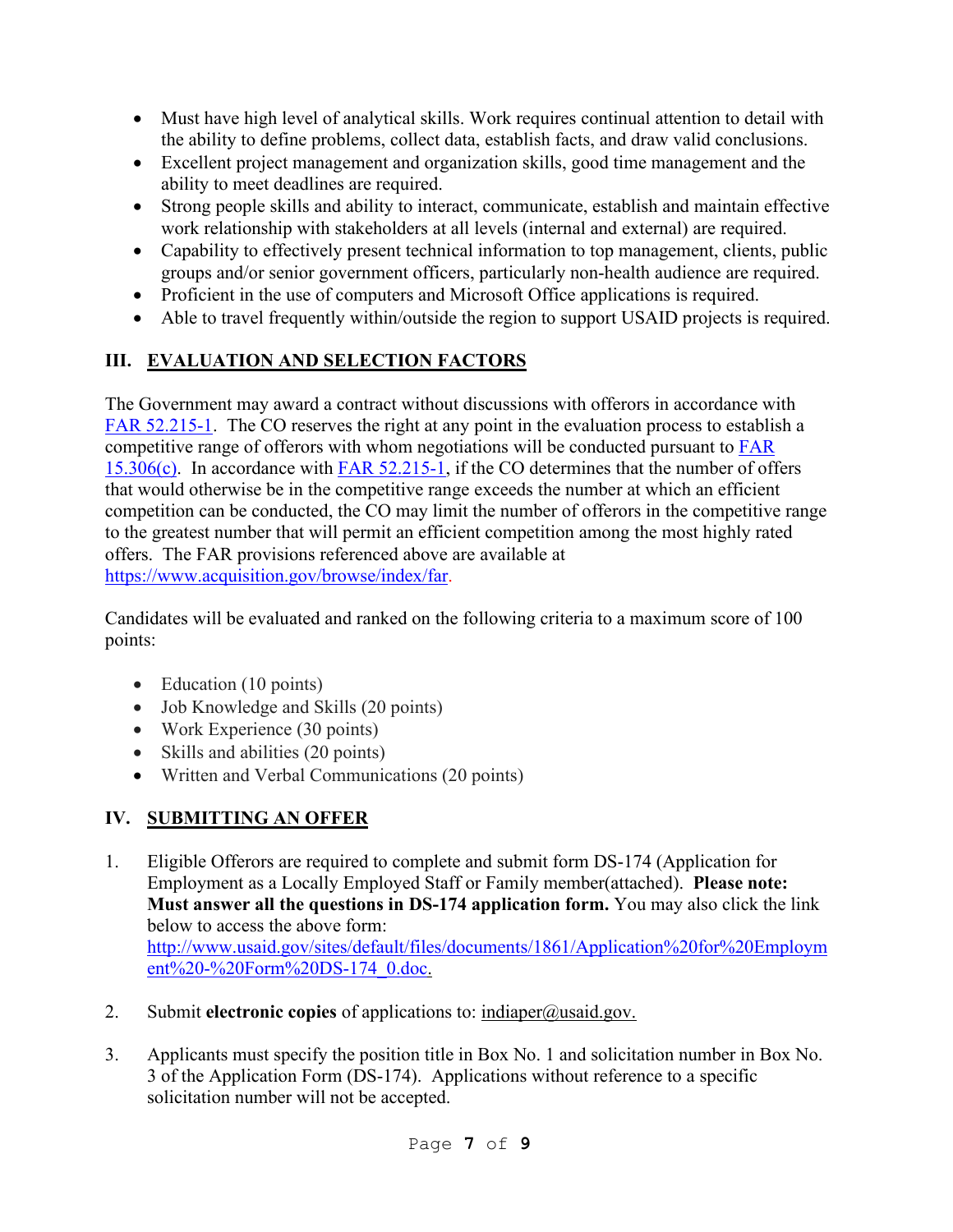- 4. Offers must be received by the closing date and time specified in **Section I, item 3,** and submitted to the Point of Contact in **Section I**.
- 5. Offeror submissions must clearly reference the Solicitation number on all offeror submitted documents.
- 6. Offerors may attach a covering letter and/or resume/curriculum vitae to support their application.

## **V. LIST OF REQUIRED FORMS PRIOR TO AWARD**

The CO will provide instructions about how to complete and submit the following forms after an offeror is selected for the contract award:

- 1. Instructions and forms related to mandatory security clearance.
- 2. Instructions and forms related to mandatory pre-employment medical examination and clearance.

Note: The selected candidate must obtain a U.S. Government security and medical clearances (as indicated above). If such clearances are not obtained within a reasonable time or negative suitability issues are involved, any offer made may be rescinded. Details on how to obtain Medical clearance and Security Clearance will be provided once a job offer is made and accepted. You must be available to start work within 30 days as soon as valid medical and security clearance are obtained.

## **VI. BENEFITS AND ALLOWANCES**

The successful candidate will be explained in detail about the benefits and allowances for Cooperating Country National employees as per the Mission Policy.

## **VII. TAXES**

The Mission does not assume any obligation or responsibility to withhold local income taxes from LE Staff salaries. LE Staff are fully responsible for accurately reporting taxable income to tax authorities and paying income taxes.

## **VIII. USAID REGULATIONS, POLICIES AND CONTRACT CLAUSES PERTAINING TO PSCs**

USAID regulations and policies governing **CCN and TCN PSC** awards are available at these sources:

1. **USAID Acquisition Regulation (AIDAR), Appendix J**, "Direct USAID Contracts With a Cooperating Country National and with a Third Country National for Personal Services Abroad," including **contract clause "General Provisions,"** available at <https://www.usaid.gov/ads/policy/300/aidar>